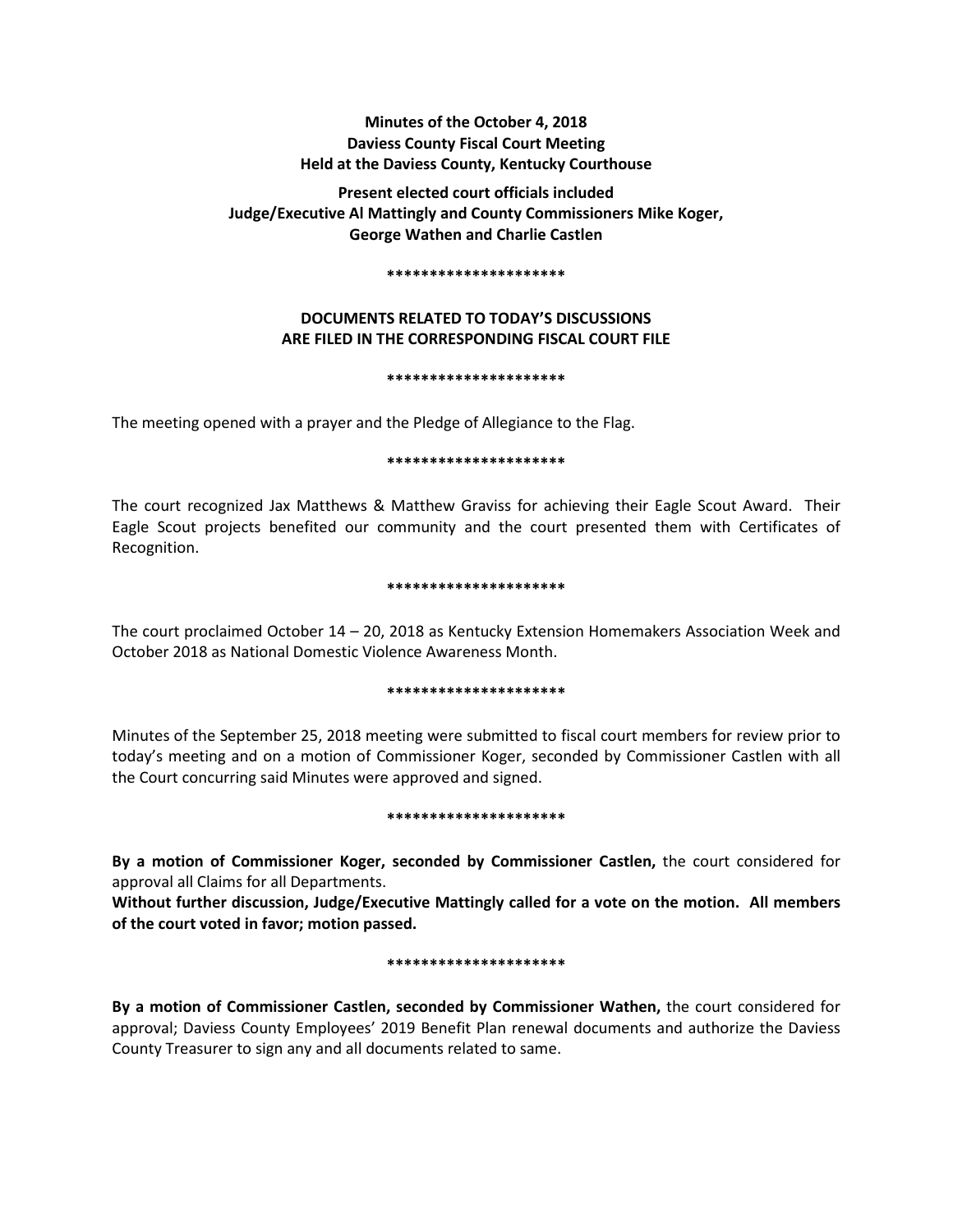As noted by Treasurer Hendrix, this year has been a relatively high claims year. He said he was surprised when finding out that the 2019 premiums would not markedly increase. Instead, premiums will rise by only 6.6%.

**Without further discussion, Judge/Executive Mattingly called for a vote on the motion. All members of the court voted in favor; motion passed.** 

## **\*\*\*\*\*\*\*\*\*\*\*\*\*\*\*\*\*\*\*\*\***

**By a motion of Commissioner Koger, seconded by Commissioner Castlen,** the court considered for approval; **Resolution 13-2018** regarding the State Flood Control Matching Grant and Apply for said grant.

EMA Director Andy Ball discussed the FEMA Wyndcrest Drive acquisition project and explained that appraisals for the project returned higher than expected. FEMA's Hazard Mitigation Grant approved a grant amount of \$1,083,562 for 10 homes. This amount will not completely cover the project cost, leaving an unfunded balance of \$272,909. Mr. Ball asked the court to approve a resolution and a Kentucky Department for Local Government grant application in hopes that they may be able to provide financial relief to complete this project.

**Without further discussion, Judge/Executive Mattingly called for a vote on the motion. All members of the court voted in favor; motion passed.** 

## **\*\*\*\*\*\*\*\*\*\*\*\*\*\*\*\*\*\*\*\*\***

**By a motion of Commissioner Koger, seconded by Commissioner Wathen,** the court considered for approval; Contract with Hartz Contracting for installation of Animal Shelter Kennel Doors.

Purchasing Agent Jordan Johnson noted the county's receipt of a \$5,000 anonymous donation to install new kennel doors.

**Without further discussion, Judge/Executive Mattingly called for a vote on the motion. All members of the court voted in favor; motion passed.** 

## **\*\*\*\*\*\*\*\*\*\*\*\*\*\*\*\*\*\*\*\*\***

**By a motion of Commissioner Wathen, seconded by Commissioner Castlen,** the court considered for approval; Contract with Alvey's Signs for Repairs to *Welcome to Daviess County* Signs for \$15,270.

Alvey's Signs constructed and installed the original seven signs years ago and today these signs are in need of repair. As Alvey's Signs created the signs and they are very familiar with the materials used, it was recommended that they make repairs. The court discussed obtaining other quotes from similar companies. Judge Mattingly added, "There is no urgency to complete these repairs, so waiting on additional quotes will not be a problem."

**By a motion of Commissioner Castlen, seconded by Commissioner Koger,** the court considered for approval; Table the above motion to Contract with Alvey's Signs for Repairs to *Welcome to Daviess County* Signs for \$15,270.